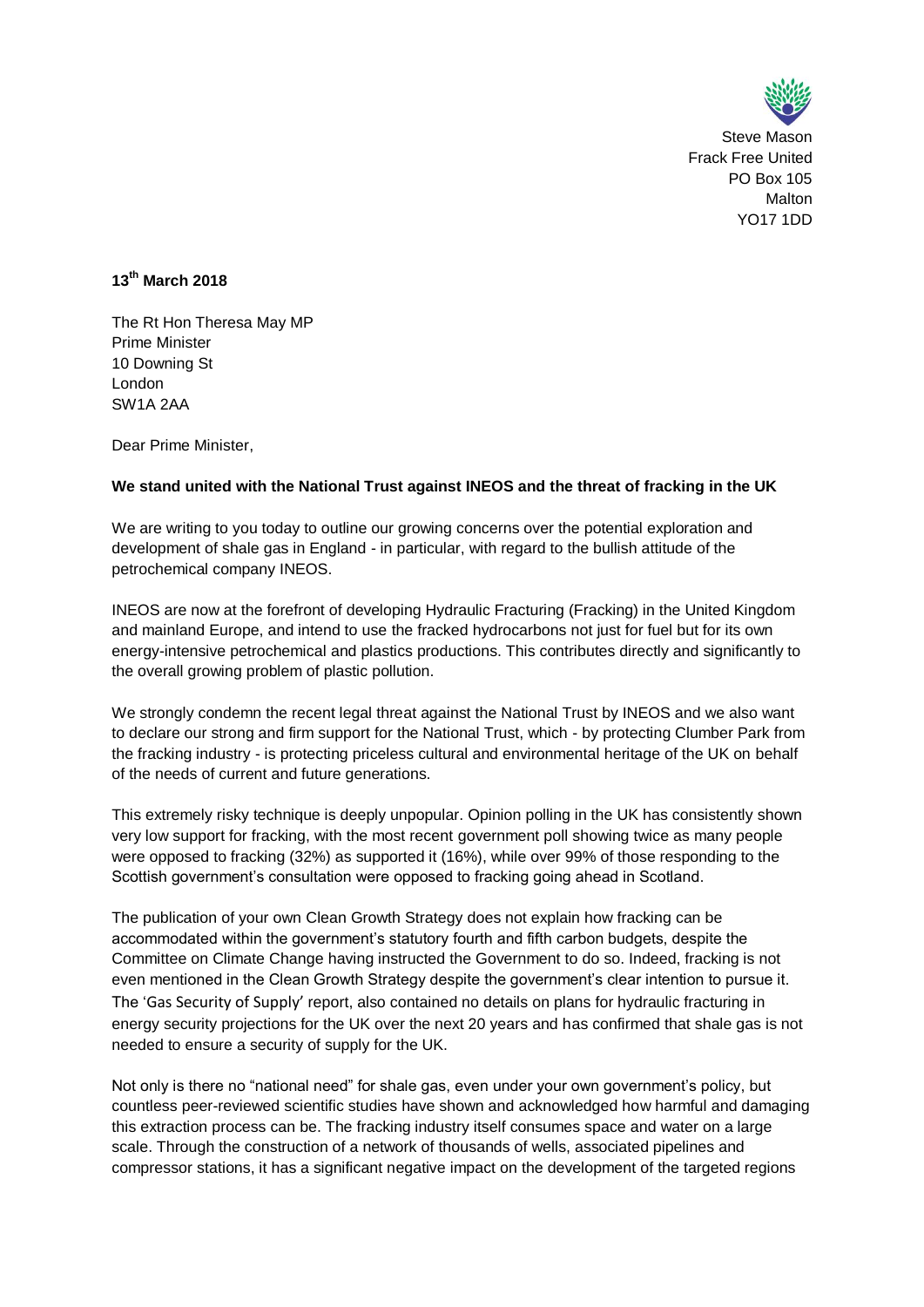and will be detrimental to areas where either settlements or agriculturally, environmentally and/or culturally sensitive zones can be found. Seismic surveys are just the first step of this kind of "development". If the surveys showed there to be sufficient gas, Ineos could go back to court and try to force Landowners to allow it access to frack and extract it.

Climate change is one of the most urgent and complex threats to the British countryside today. Fracking poses significant risks to the natural environment through loss or fragmentation of habitat, disturbance of wildlife and potential pollution of watercourses that support sensitive ecosystems and biodiversity and as a driver of climate change.

Science shows that the majority of known fossil fuels must remain unburned in the ground if we want to avoid runaway climate change. Therefore, allowing fracking for fossil fuels at any significant scale risks breaching our domestic and international obligations on climate change. This is especially so as recent scientific advances, recognised by the International Panel on Climate Change, show that the impact of fugitive methane is very likely substantially higher than assumed in the government's own modelling of greenhouse-gas emissions.

The UK is a leader in affordable, secure, low-carbon technologies and this growing industrial sector has significant potential for jobs, exports and prosperity. It is, therefore, in the overriding "national interest" of the UK to tackle climate change, on behalf of its citizens and all future generations.

The councils of Lancashire, Cheshire, Rotherham and Derbyshire have all reasonably rejected specific well applications for potential shale gas development. Following a two year consultation process, the Scottish Government decided to ban fracking. The case put forward by the fracking industry did not convince the Scottish Government and the recent legal challenge by INEOS to overturn this democratic decision of the Scottish Government is also of deep concern.

Landowners who are charitable bodies acting in the public interest should most certainly not be forced to accept shale development of any kind (including seismic surveys). Landowners of all types have to be able to retain the right to say no to companies wanting to access their land for exploration and exploitation of fossil fuels.

We stand with the National Trust and Landowners in the defence of their right to say NO to granting access to oil and gas companies wanting to survey their land. Landowners, communities and individuals should retain the right to protect and defend the assets they value.

We call on the UK government to review current policy, issue an immediate halt to unconventional oil and gas exploration in the UK and invest heavily in clean renewable energy, energy efficiency and move rapidly towards a low-carbon economy.

Yours sincerely

**Daniel Carey-Dawes** Senior Infrastructure Campaigner, The Campaign to Protect Rural England Campaign to Protect Rural England

**Craig Bennett - CEO** Friends of the Earth England, Wales and Northern Ireland



**Gareth Redmond-King** Head of Climate & Energy Policy



**Steve Mason** Campaign Director Frack Free United



**Frock Free United**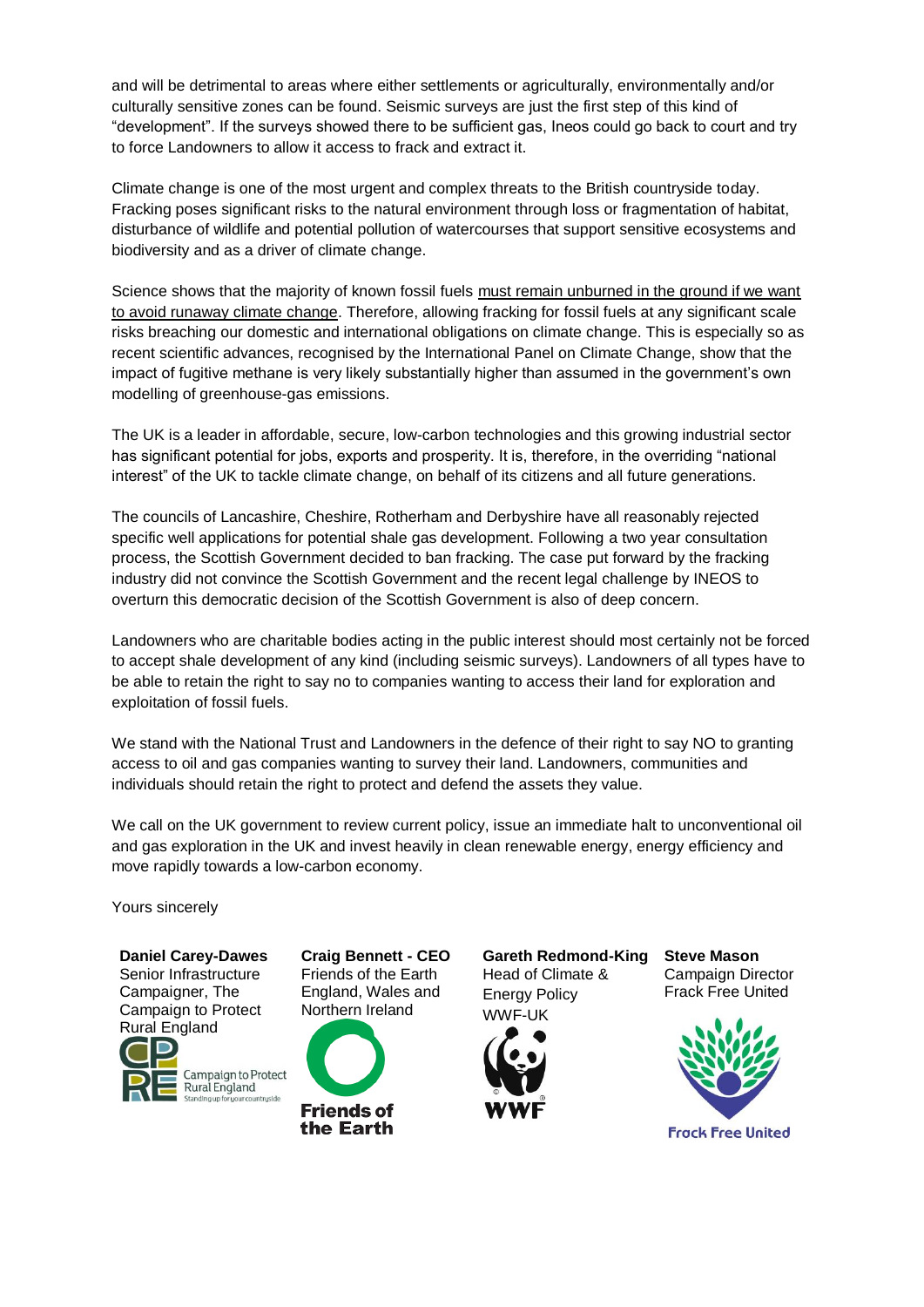**Paul Knight** Chief Executive - Salmon & Trout



**Wenonah Hauter,** Founder and Executive Director of Food & Water Watch and Food & Water Action Fund



**Dr Sue Kinsey** Senior Pollution Policy **Officer** Marine Conservation **Society** 



**John Sauven** Executive Director, Greenpeace UK



**Dr Stuart Parkinson** Executive Director Scientists for Global



**Robbie Young**

**Andy Tickle** Friends of the Peak

Friends of the

**Peak District** 

**District** 

(Society & Citizenship)

national union of students

Head of Campaigns Friends of the Earth **Scotland** 

**Mary Church**



**Scotland Martin Salter** NUS Vice-President

Head of Campaigns Angling Trust



**Claire James**  Campaigns Coordinator Campaign Against Climate Change



**Naomi Kreitman** Delegation Coordinator, UK Youth Climate **Coalition** 



europe

**Andy Gheorghiu**, Policy Advisor & Campaigner for Food &

Water Europe

**foodswater** 

**Ruth Bradshaw** Policy and Research Manager, Campaign for National Parks



**National Parks** Keeping beautiful places safe

**Stephen Kretzmann** Executive Director and Founder, Oil Change International



**Chris Baugh** Assistant General **Secretary** Public and Commercial Services Union



**Academics**

**Dr Keith Baker,** School of Engineering and the Built Environment, Glasgow Caledonian University

**Mothiur Rahman** Community charter

**Network** 

**Community Chartering Network** 

**Vivienne Westwood** Climate Revolution **CLIMATE REVOLUTION** 

**Rob Fitzsimons** Chief Exec





**Ian Hodson** National President, Bakers', Food & Allied

**UNION BFAWU** 



**Joe Corre** Talk Fracking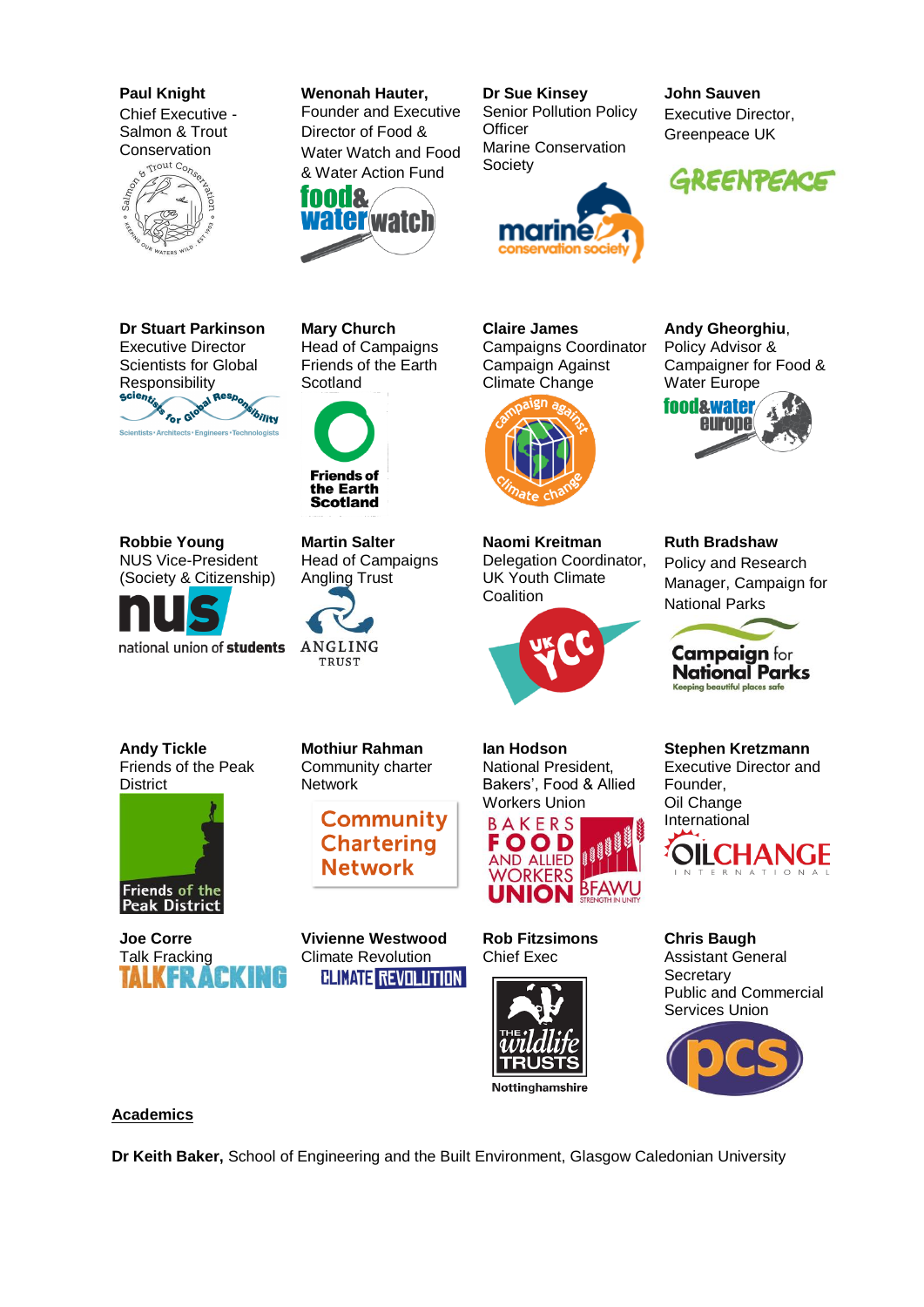#### **Academics (cont)**

**Emeritus Professor Keith Barnham** Distinguished Research Fellow, Physics Department, Imperial College London, London

**Dr Steve Connelly**, Senior Lecturer Dept. of Urban Studies & Planning University of Sheffield

**Dr Matthew Cotton**, Lecturer Human Geography, Department of Environment, University of York

**Prof. Richard Cowell**, Professor of Environmental Planning, Cardiff University

**Prof. Nick Cowern**, Director, NC Tech Insight Ltd. and Emeritus professor, Newcastle University

**Dr Paul Dorfman**, The Energy Institute, University College London

**Emeritus Professor Chris Garforth**, School of Agriculture, Policy and Development, University of Reading.

**Prof. Robert W. Howarth**, Ph.D., Professor of Ecology and Environmental Biology, Cornell University, Ithaca, New York

**Dr Jeremy Leggett**, social entrepreneur and writer on energy

**Tony Marmont,** Prof, Dsc, Dtech, Hon FEI, Hon.FCIBSE. Fuels From Air Ltd

**Dr Simon Pickering,** Principal Ecologist , Ecotricity

**Jonathon Porritt** (environmental campaigner and writer)

**Prof. Susan Roaf**, Emeritus professor of Architectural Engineering, Heriot Watt University, Edinburgh

**Dr Sandra Steingraber**, PhD, biologist, author, Distinguished Scholar in Residence, Ithaca College, New York

**Prof. Peter Strachan**, Professor of Energy Policy, Robert Gordon University Aberdeen Business School: Aberdeen

**Dr Geoff Wood,** Teaching Fellow in International Energy Law and Policy Stirling Law School - Research Associate Centre for Energy Petroleum and Mineral Law and Policy, University of Dundee - Co Editor Palgrave Macmillan Energy Climate and the Environment

#### **Community campaign groups**

**Rob Basto** Frack Free Surrey



**Steve White** Frack Free Ryedale



**Claire Stephenson** Frack Free Lancashire



**Karen Bannochie** Frack Free Nottinghamshire

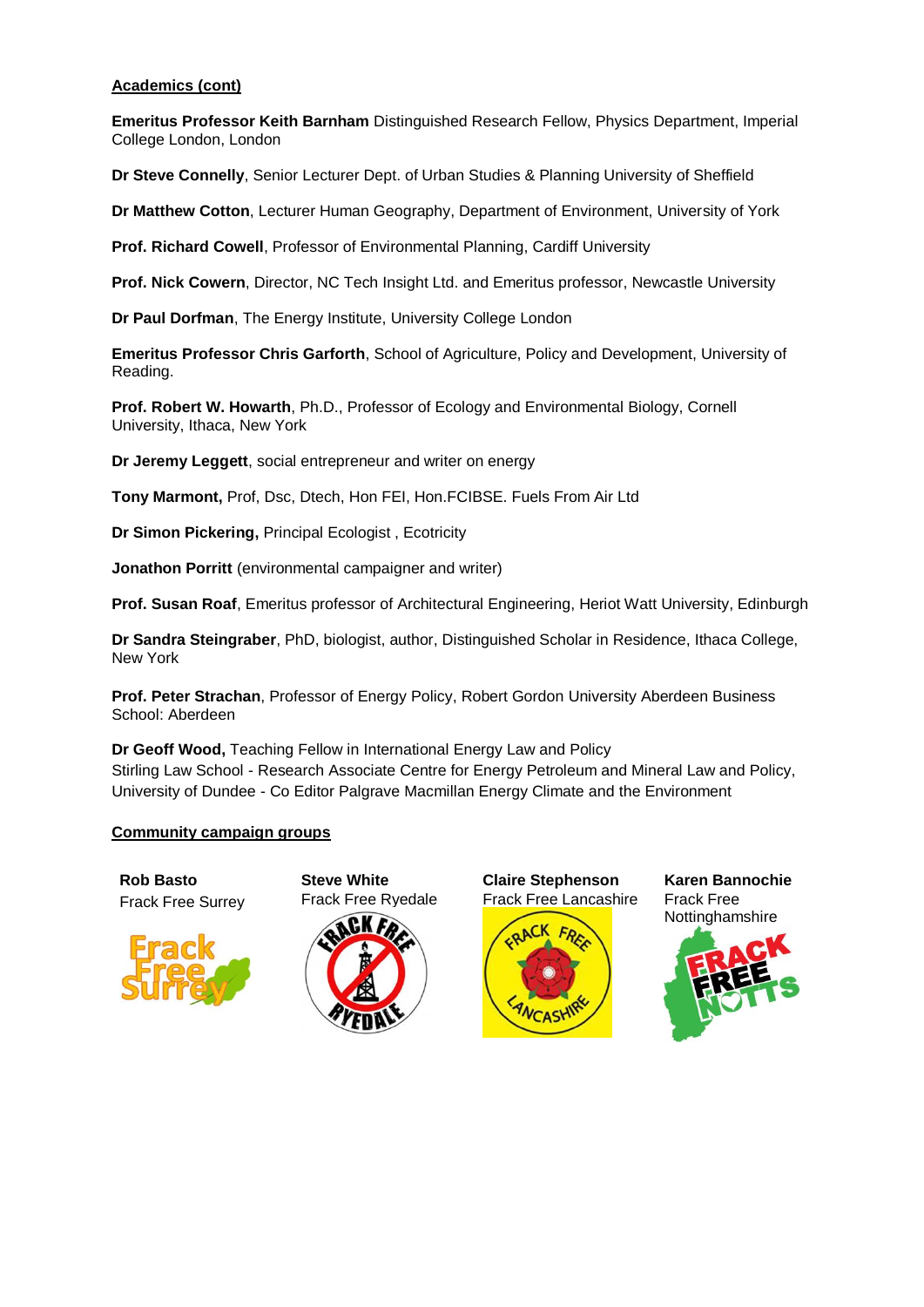**David Kesteven**  Eckington Against Fracking



**Penny Cole,** Chair, Frackwatch Glasgow



**Alan & Jane Finney** Mosborough Against Fracking



**Bev Fulwood** Bassetlaw Against Fracking (awaiting logo)

**Audrey Egan Director** Frack Off Fife



**Pamela Hudson** Frack Watch Terrington **FRACK** 



**John Atkinson** Frack Free **Scarborough** 



**Susan Holliday** Preston New Road Action Group



**Helen Savage** No Fracking in



**Pam Foster** RAFF (Residents Action on Fylde Fracking)



**Residents Action** on Fylde Fracking

**John Hobson** Defend Lytham



# **Defend Lytham**

**Louise Somerville** Frack Free Somerset



**Jennifer Dixon** Frack Free East Yorkshire





**Harriet MacKenzie-Williams** Frack Free Ashfield<br>**NAMA** FRACK

**Adrian Knight** Woodsetts against Fracking



**Joanne Sparke, Frack Free Upton.**



**David Larder** Bassetlaw against Fracking

NOT HERE-NOT ANYWHERE

**BASSETLAW AGAINST FRACKING**  **Kathryn McWhirter** Frack Free Sussex



**Peter Scott**  Frack Free Totnes



**Barbara Richardson** Roseacre Awareness Group  $R.H.C$ 



**Bob Street,** Members of Coal Aston & Dronfield Against Fracking



**Lorraine Inglis** Weald Action Group

**Lauren Jone**  Sheffield Climate Alliance



**Colin Watson** Ellesmere Port Frack Free